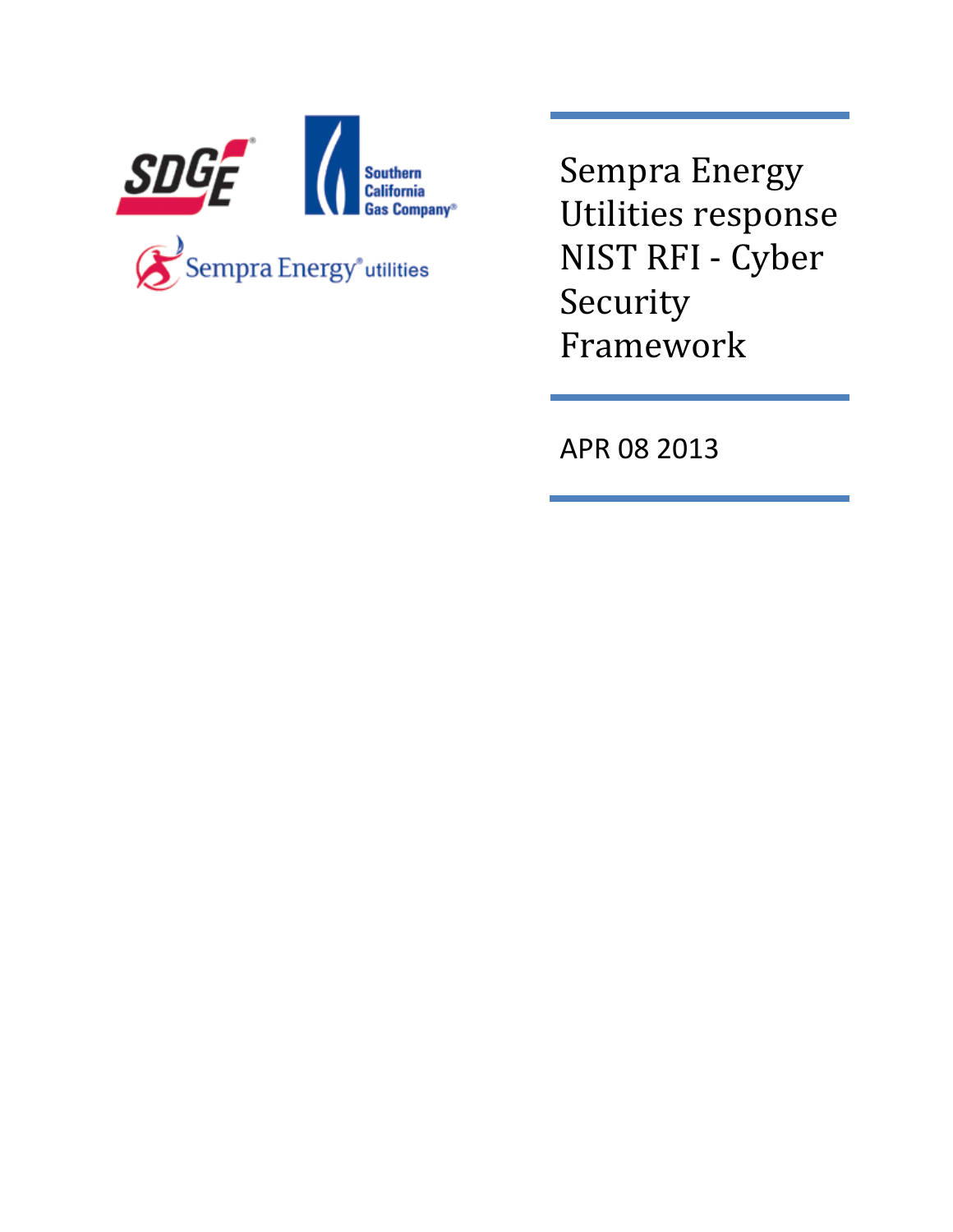

Sempra Energy's gas and electric utilities collaborate with industry leaders and a wide range of federal agencies on cybersecurity measures. San Diego Gas & Electric (SDG&E) is an owner and operator of infrastructure critical to the reliable operation of the nation's bulk electric system and is thus subject to Department of Energy (DOE), Federal Energy Regulatory Commission (FERC) and North American Electricity Reliability Corporation (NERC) Critical Infrastructure Protection Standards governing the physical integrity and cybersecurity of the bulk power system. Southern California Gas Company (SoCalGas) and SDG&E, as owners and operators of natural gas infrastructure, adhere to best practices and guidelines established by the Department of Homeland Security (DHS), Transportation Security Administration (TSA), and the American Gas Association (AGA) to identify potential SCADA system risks and vulnerabilities and implement prevention and mitigation methods.

Our overall Cybersecurity Program (Program) is a robust system that leverages multiple industry frameworks and standards. The Program is assessed and refined through collaboration with private sector experts and government entities to ensure it meets or exceeds industry expectations. Sempra Energy's practices are based on a risk management methodology that incorporates Department of Defense, National Institute of Standards and Technology and International Organization for Standardization requirements and standards. The initial Program was developed in 2003 and strengthened in 2008 with the Cyber Risk Management approach and strategy. Our methodology supports adhering to compliance objectives, while measuring Program effectiveness using a risk-based methodology to ensure we track and manage risks over time.

The following represents our response to the NIST Request for Information for the purpose of developing a cybersecurity framework resulting from the Presidential Cybersecurity Executive Order (EO). SDG&E and SoCalGas share the EO's goal of protecting the nation's critical infrastructure from cyber threats and we appreciate the opportunity to respond to this Request and coordinate efforts between the federal government and the private sector.

# *1. What do organizations see as the greatest challenges in improving cybersecurity practices across critical infrastructure?*

We view the following as the greatest challenges in improving cybersecurity practices across critical infrastructure. First, the lack of a developed and enforceable common set of broad security practices that vendors and third parties must adhere to when providing critical infrastructure products and services poses the most significant challenge to organizations. Second, when procuring goods and services from foreign countries, organizations are challenged by the absence of strong controls on supply chain commerce. Third, the inability to utilize federal government capabilities for background investigations of employees operating in sensitive roles presents additional challenges for employers. Finally, the lack of a risk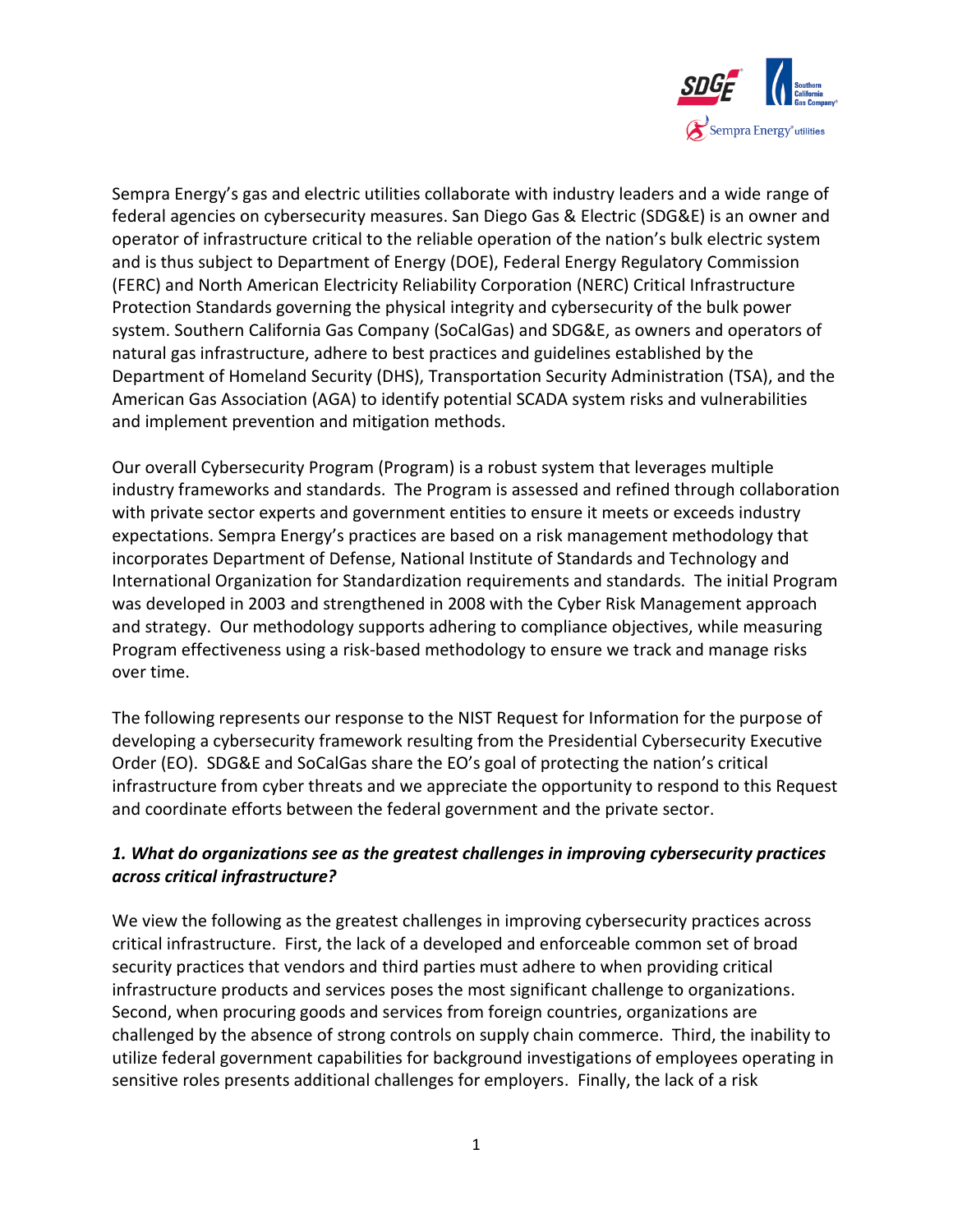

management and compliance framework that assesses based on risk outcomes versus compliance mandates and objectives causes challenges as well.

It is our belief that compliance should be viewed as a process control that is designed to identify control weaknesses as opposed to a means by which individuals and/or organizations are penalized. Current compliance practices fail to incentivize the identification of failures or gaps which may lead to organizational ineffectiveness when critical issues are typically not reported. An additional challenge is partnering with the vendors of critical infrastructure to develop and design upgrade paths for better securing the industrial control systems themselves.

### *2. What do organizations see as the greatest challenges in developing a cross-sector standards-based Framework for critical infrastructure?*

If enforceable uniform standards are developed and applied nationally, and the measurement and enforcement of those standards (controls) is based on a risk outcome versus compliance objectives (control standard enforcement), then we see few or no challenges in developing a cross-sector standards based Framework. Organizations should be able to choose the most effective control based on the situation and/or intelligence. Measurement should occur at a risk level whereby controls are aggregated to produce an overall risk picture. Control standards should allow an organization to choose from a set of controls. An incentive model (liability protection) should be adopted for organizations operating at an overall lower risk than the industry average.

# *3. Describe your organization's policies and procedures governing risk generally and cybersecurity risk specifically. How does senior management communicate and oversee these policies and procedures?*

The Enterprise Risk Management (ERM) policy, posted on company's Intranet, establishes the guiding principles for managing the key risks. It defines roles, responsibilities and processes for the ERM activities. The oversight responsibility for all risk management activity resides with the Board of Directors. The ERM Committee, consists of 10 officers and meets quarterly, is in charge of ensuring the company has a holistic approach in its risk assessment and treatment, is vigilant in risk mitigation and is prudent in resource allocation and capital investment. The ERM framework is supported by the Risk Management Department in conjunction with a multidisciplinary ERM Advisory Council.

The information security risk and compliance programs within our company are supported by policies that span across the organizations. The enforcement occurs through the development and implementation of a complete risk management program. Controls are developed, implemented and related to assets. Assets are then associated to information which is then related to an area of risk. As a control fails, it impacts the risk posture of one or more areas of risk. Process controls operate within their own unique set of requirements.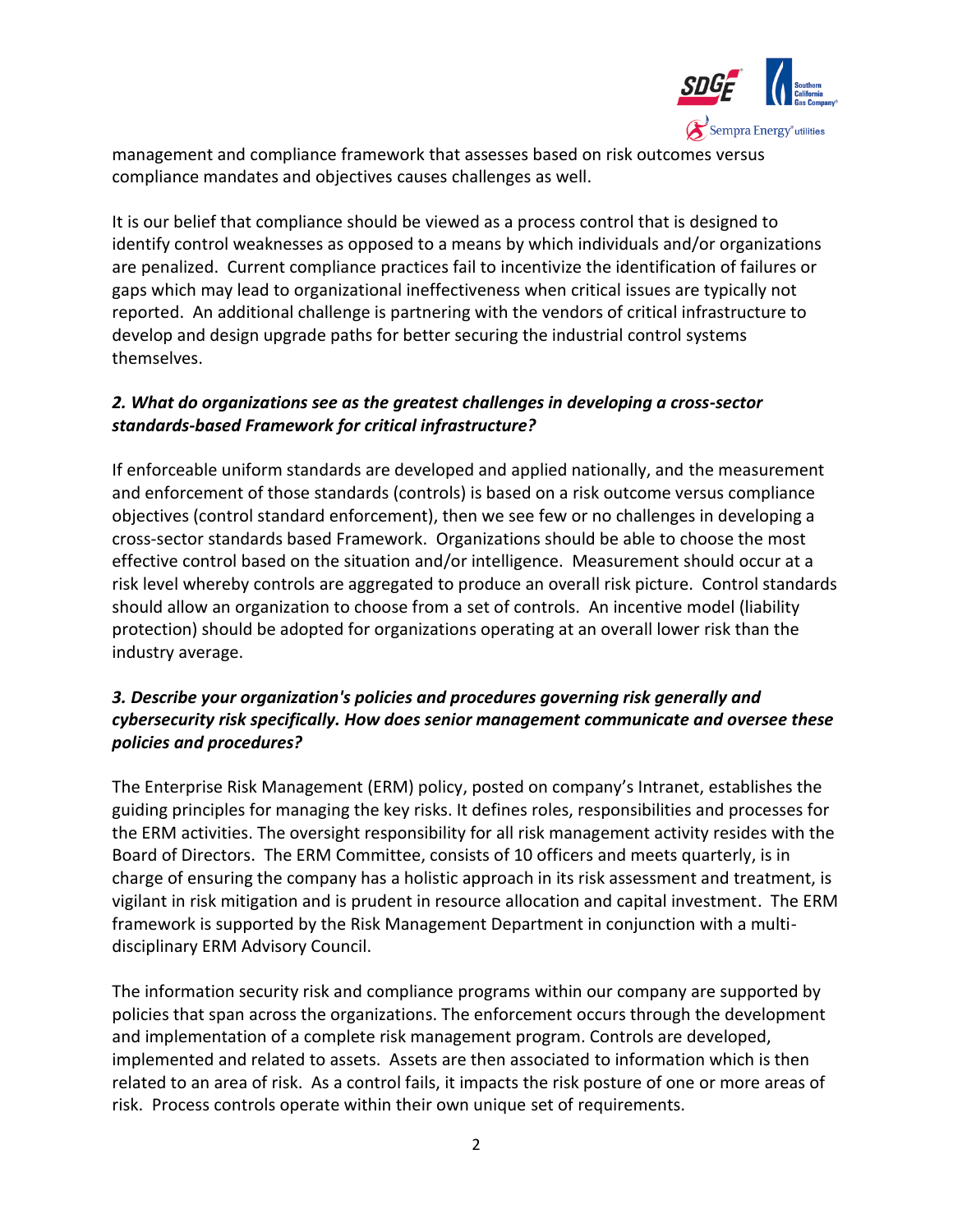

#### *4. Where do organizations locate their cybersecurity risk management program/office?*

SDG&E and SoCal Gas' cybersecurity risk management program is located within an Information Security department reporting directly to the company Chief Information Officer.

#### *5. How do organizations define and assess risk generally and cybersecurity risk specifically?*

Risk may be defined as the exposure to uncertainty which may prevent the attainment of objectives. Risk is typically assessed based on the combination of the strength (effectiveness) of existing controls; the likelihood, within a period of time, of a risk event occurring; and the severity or impact, of the event. Severity may be determined by the health and safety impacts to employees and customers, the disruption to company operations which could affect customers, or the financial impact.

Cybersecurity risks are defined as threats to information and technology assets that affect the confidentiality, availability and/or integrity of the information and information systems and have a negative impact to company operations or finances. In addition, most cybersecurity risks are typically defined based on a financial threshold, where the organization cannot tolerate a loss. Some organizations, including utilities, have also identified some events or outcomes that are intolerable regardless of the financial impact and design controls to prevent them. Risks are assessed based on measurement of the effectiveness of controls (standards) designed to manage that risk. If the controls operate as expected and as designed, risk posture is reflective of the risk outcome achieved by the introduction of that control. Control gaps and deficiencies are measured as failures. For instances where a control cannot be implemented, a compensation control is used in addition to the risk owner accepting risk for a high risk situation.

# *6. To what extent is cybersecurity risk incorporated into organizations' overarching enterprise risk management?*

Cybersecurity has been identified as a key risk of the organization within the existing ERM framework. Cybersecurity risk owners and managers have the authority and responsibility for identifying, measuring, and managing cybersecurity risks and threats in addition to implementing effective risk mitigation and contingency plans.

Cybersecurity is an area of risk whereby specific security controls are developed based on industry standards and requirements. The security controls are a subset of other business controls designed to manage risk across the organization. Risk measurement is achieved through the measurement of control operation (Gaps and Failures). Controls are managed by control owners and control subject matter experts. Updates on cybersecurity risk and mitigation are periodically reported to the Enterprise Risk Management Committee.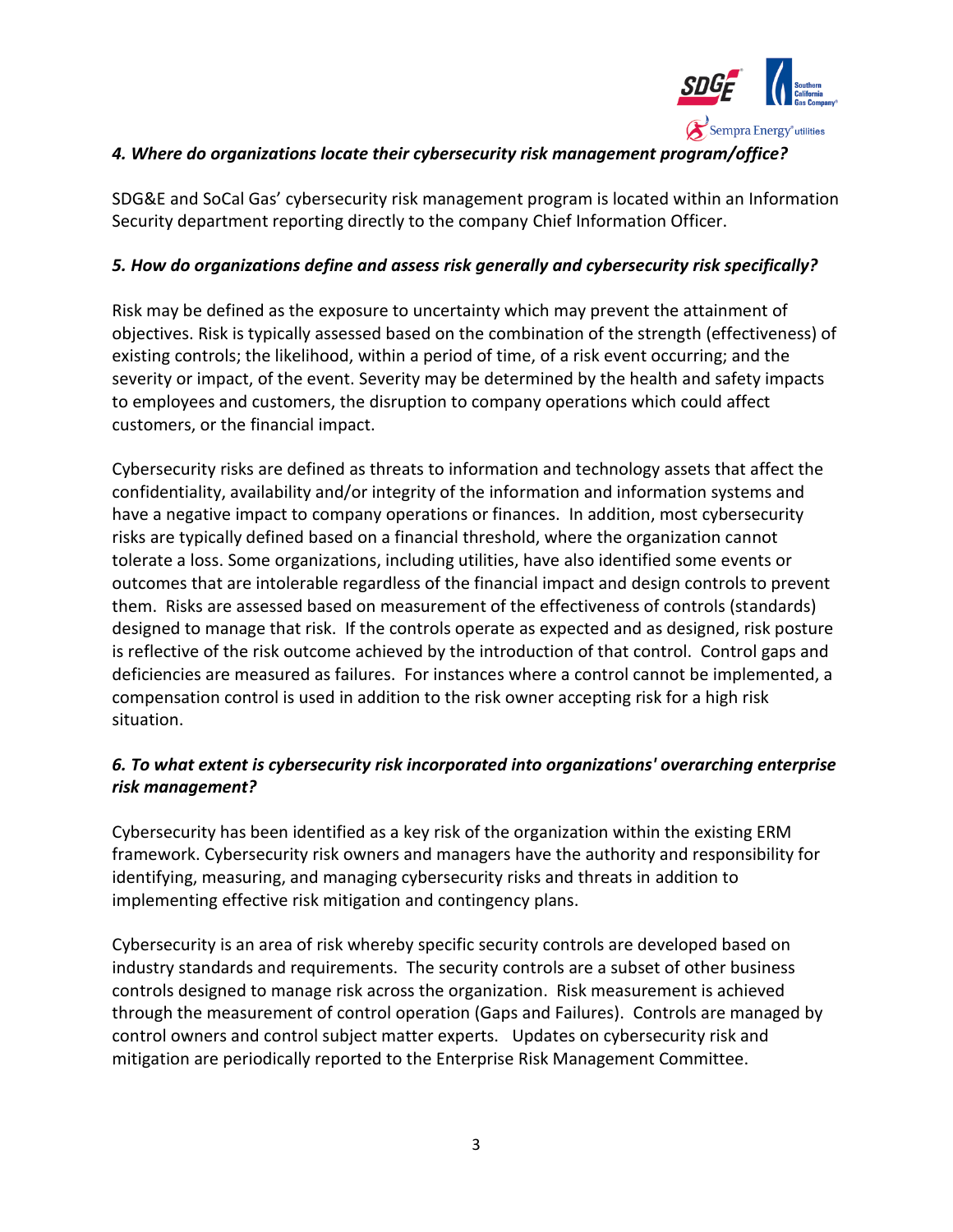

# *7. What standards, guidelines, best practices, and tools are organizations using to understand, measure, and manage risk at the management, operational, and technical levels?*

Our organization has adopted best practices and requirements from numerous industry sources, such as NIST, ISO, IEEE, FERC, NERC, DoD, DHS. Numerous industry experts were consulted to develop the risk management framework because a complete industry framework that defines an end to end risk management lifecycle did not exist. Our organization has leveraged process and workflow automation technology that can manage process controls as well as the measurement of technical controls related to areas of risk and their respective owners. In addition, process controls are being used for many of the cybersecurity elements, such as incident response and vulnerability management. The process controls leverage both industry standard elements as well as internally develop methodologies.

# *8. What are the current regulatory and regulatory reporting requirements in the United States (e.g. local, state, national, and other) for organizations relating to cybersecurity?*

This is a complex question because "under current law, all federal agencies have cybersecurity responsibilities relating to their own systems, and many have sector-specific responsibilities for critical infrastructure." <sup>1</sup> Moreover, there are more than 50 statutes addressing various aspects of cybersecurity.<sup>2</sup>

This response is limited to select cybersecurity regulatory reporting requirements relative to the following:

- (1) North American Electric Reliability Corporation (NERC);
- (2) Federal Energy Regulatory Commission (FERC) and Department of Homeland Security (DHS);
- (3) Department of Energy (DOE)—Electric Emergency Incident and Disturbance Report and;
- (4) California Public Utilities Commission (CPUC) Decision (D) 11-07-056 (Smart Meters Privacy Decision); and
- (5) Cal. Civ. Code 1798.80, 1798.81.5 and 1798.82.

# **NERC**

l

<sup>1</sup> For a comprehensive overview of this topic, see ERIC A. FISCHER, FEDERAL LAWS RELATING TO CYBERSECURITY: DISCUSSION OF PROPOSED REVISIONS (Congressional Research Service) (2012), *available at* <http://www.fas.org/sgp/crs/natsec/R42114.pdf>

<sup>2</sup> *Id.*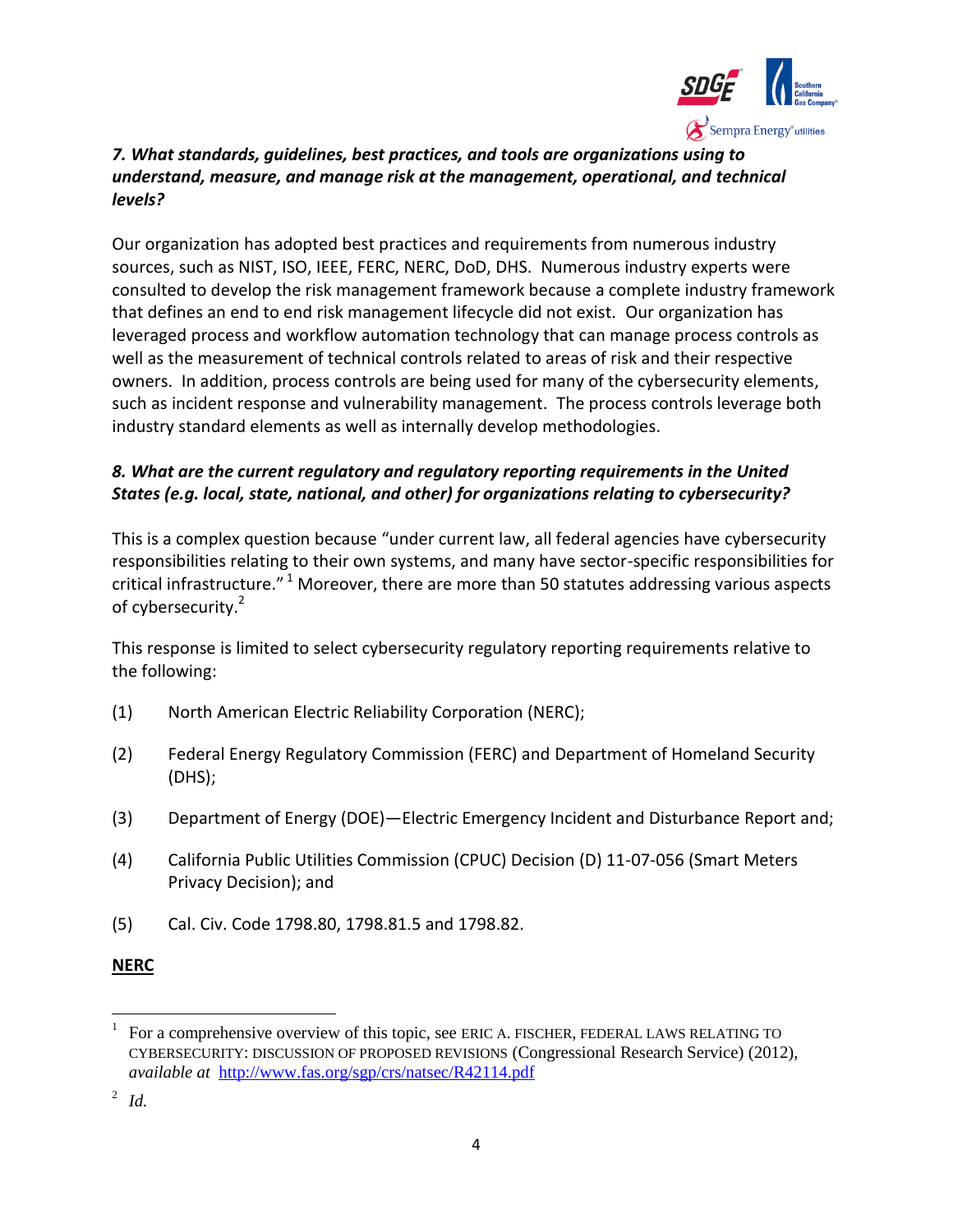

The NERC Reliability Standards CIP-001 (Sabotage Reporting), CIP-008 (Cyber Security-Incident Reporting and Response Planning) and EOP-004 (Disturbance Reporting) impose reporting obligations relative to the physical security, cybersecurity and operational security of the bulk power system. Per these standards, electric utilities must submit these reports within a specified time following the incident or event to the Electricity Sector Information Sharing and Analysis Center (ES-ISAC), which NERC operates. The "Security Guideline for the Electricity Sector: Threat and Incident Reporting"<sup>3</sup> describes the relevant event categories and time line for submitting reports to ES-ISAC.

# **FERC**

The NERC reports to the FERC. Currently, the FERC has not established specific reporting obligations for the electric sector relative to cybersecurity; however, it does have regulations in place which treat as confidential Critical Energy Infrastructure Information (CEII) that public utilities submit to the FERC. Essentially, CEII is specific engineering, vulnerability, or detailed design information about proposed or existing critical infrastructure that: (1) relates details about the production, generation, transportation, transmission, or distribution of energy and (2) could be useful to a person in planning an attack on critical infrastructure.<sup>4</sup>

DHS defines CEII more broadly than the FERC to reach "virtual" and "physical" systems. Specifically, DHS defines "Critical infrastructure" broadly as "systems and assets, whether physical or virtual, so vital to the United States that the incapacity or destruction of such systems and assets would have a debilitating impact on security, national economic security, national public health or safety, or any combination of those matters."<sup>5</sup>

### **DOE**

DOE requires electric utilities to file an Electric Emergency Incident and Disturbance Report Form OE-417 whenever an electrical incident or disturbance is sufficiently large enough to cross specified reporting thresholds. The DOE uses this information to meet its overall national security and other energy emergency management responsibilities, as well as for analytical purposes.<sup>6</sup>

### **CALIFORNIA PUBLIC UTILITY COMMISSION (CPUC)**

5 See Critical Infrastructure Security, [http://www.dhs.gov/files/programs/critical.shtm.](http://www.dhs.gov/files/programs/critical.shtm) The DHS has identified critical infrastructure sectors as diverse as food and agriculture, emergency services, transportation and information technology.

 $\overline{\phantom{a}}$ 3 CRITICAL INFRASTRUCTURE PROTECTION COMMITTEE, SECURITY GUIDELINE FOR THE ELECTRICITY SECTOR: THREAT AND INCIDENT REPORTING (NORTH AMERICAN ELECTRIC RELIABILITY CORPORATION) (2008), *available at* <http://www.nerc.com/files/Incident-Reporting.pdf>

<sup>&</sup>lt;sup>4</sup> See 18 C. F.R.  $$388.113(c)(1)$  and (2).

<sup>&</sup>lt;sup>6</sup> See Electric Disturbance Events,<http://www.oe.netl.doe.gov/oe417.aspx>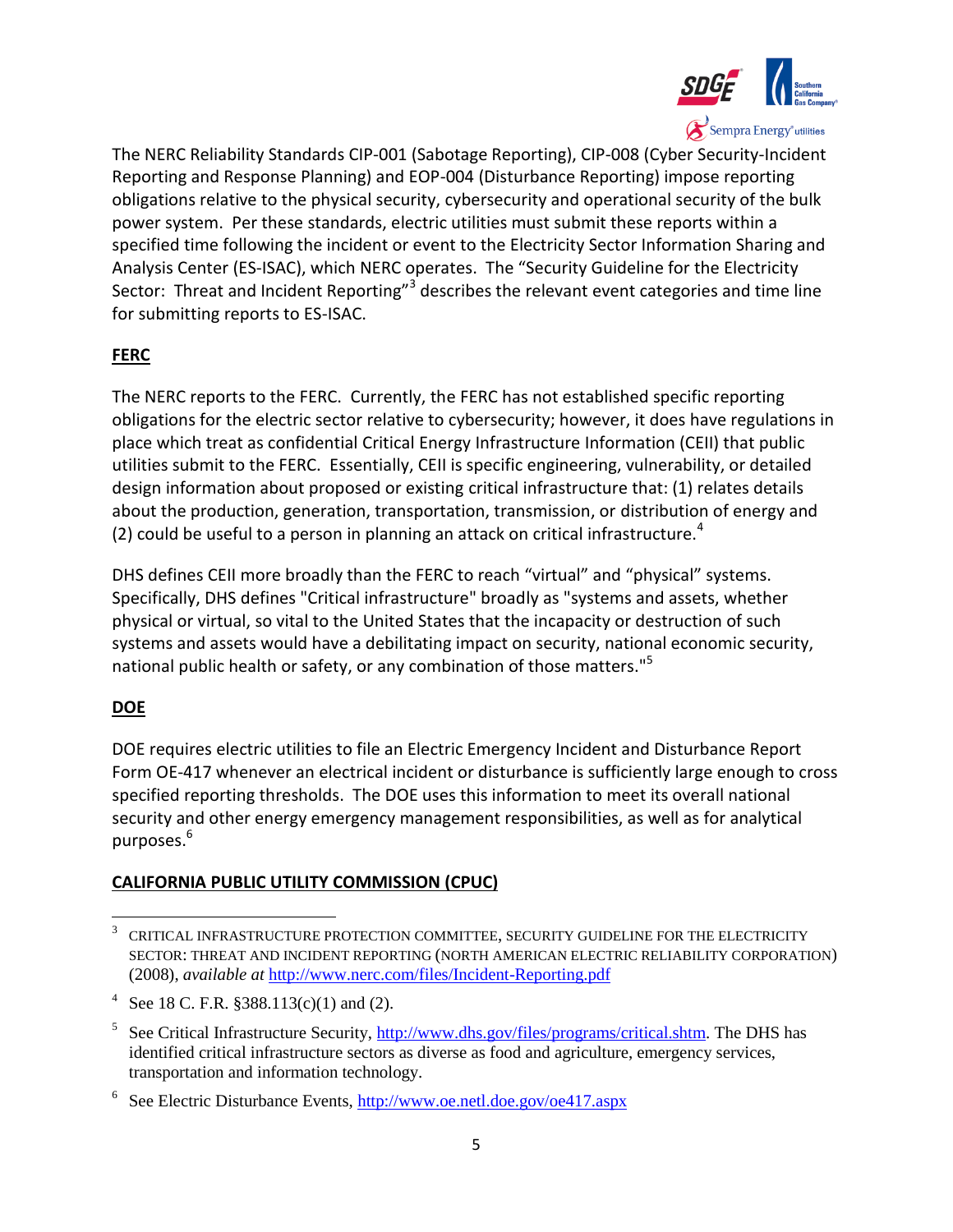

In its Privacy Decision<sup>7</sup>, the CPUC adopted rules to protect the privacy and security of customer data generated by Smart Meters concerning the usage of electricity provided by the investor owned utilities in California. In addition to protecting the privacy and security of usage data, the Privacy Decision also adopts policies to govern access to customer usage data by customers and authorized third parties.

# **Cal. Civ. Code 1798.80, 1798.81.5 and 1798.82**

 $\overline{\phantom{a}}$ 

Cal Civ. Code 1798.80 requires disposal of customer records no longer needed for business purposes. Cal Civ. Code Section 1798.81.5 requires organizations to use reasonable security procedures and practices to protect personal information (as defined therein- primarily identity theft sensitive data such as financial account numbers, drivers' license numbers and social security numbers in combination with name elements). Cal Civ. Code 1798.82 generally relates to notification of affected individuals if an organization has reason to believe that their unencrypted computerized personal information (similar but not identical definition to the one in Section 1798.81.5) is breached, but Section (f) thereof also contains a regulatory reporting requirement as it requires notification of the California Attorney General if over 500 California residents' personal information is involved. These California Civil Code statutes are all primarily privacy laws, not laws enacted for purposes of protecting national security.

# *9. What organizational critical assets are interdependent upon other critical physical and information infrastructures, including telecommunications, energy, financial services, water, and transportation sectors?*

Our company is an owner and operator of significant critical electric transmission facilities that are part of the interconnected western grid of the United States, Mexico and Canada, as well as critical natural gas transmission facilities. This grid is interconnected and interdependent with the transmission grids of utilities across the western interconnect. While current transmission planning seeks to ensure that the bulk electric system can sustain the loss of its largest single contingency, a major disruption would be difficult for the system to absorb without some loss of reliability.

This transmission system also relies upon a myriad of electricity generation facilities located throughout the region. Planning ensures that the system can withstand both planned and unplanned outages of generation; widespread outages combined with high levels of demand can, and sometimes do, result in the loss of the ability to deliver power to all customers. In such a situation the grid sheds load (limited blackouts) in order to prevent more widespread outages.

<sup>7</sup> Decision 11-07-056, *available at* [http://docs.cpuc.ca.gov/word\\_pdf/FINAL\\_DECISION/140369.pdf](http://docs.cpuc.ca.gov/word_pdf/FINAL_DECISION/140369.pdf)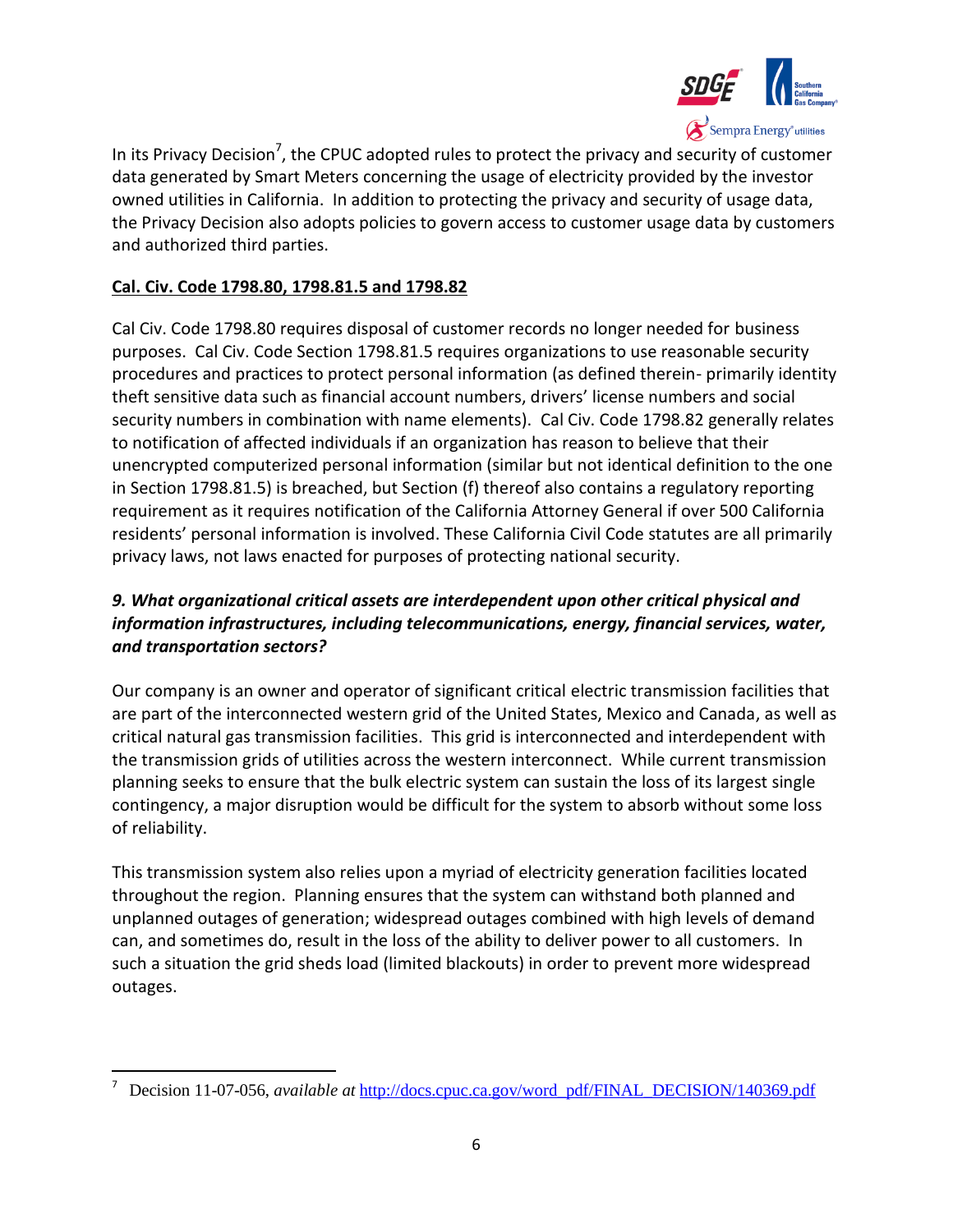

The electric generation that we rely upon to meet the demands of our customers is provided by independent power producers as well as our own generation assets. These generators are dependent on a reliable natural gas system. The electric generation in our region relies upon the local distribution system, the interstate gas transmission system and in-region gas storage to reliably provide the natural gas required to meet their demands. While we see an increasing role of renewable generation in our region, and in across the nation as a whole, system reliability is maintained by natural gas plants. The reliability of the generation fleet is dependent on a reliable flow of natural gas.

Our largest electric generation facility is dependent on a local water distribution system in order to continue generating. We rely upon our own telecommunications infrastructure as well as public telecommunications infrastructure to effectively operate our business. If the reliable service of these services is disrupted significantly it could result in serious reliability issues for the electricity grid. In California, the California Independent System Operator relies on the telecommunications infrastructure to dispatch electric generation required to meet the demands of the systems.

Our company, like the rest of the electricity market, is highly dependent on a functional market for electricity to procure the power needed to meet demand. This market for electricity relies upon the liquidity and functioning of financial markets in order to function properly. A significant disruption of the nation's financial markets and the confidence that participants have in that market can lead to disruptions in the market for electricity as well. If parties are unwilling or unable to trade because of a disruption in the financial markets, the reliability of the electricity grid would be threatened.

To meet the challenges of a reliable flow of natural gas, our natural gas transmission pipeline system serving the regional generating fleet, and nearly all natural gas end-use in our region, is designed to continue to operate without utility electrical power for significant periods of time. This attribute serves the restoration of electric generation in the event of a major disruption in either out-of area generation or companion electric transmission lines serving our area. Our company's gas transmission systems employ several tactical approaches to achieve this service security, including on-site natural gas-fired electric generation to restart and operate major compression and gas-handling facilities, back-up battery power (uninterruptible power supplies), portable generators and dispatch of personnel to place assets in mechanical override, where applicable. Testing of these systems and processes is also integral to our operational planning.

Our company also leverages the storage of gas in underground geological formations and makes full-use of gas stored in pipelines to contend with disruption in supplies from out-of state pipelines and/or when key pipelines within its transmission system are out-of-service. This storage of energy constitutes a fundamental difference between natural gas and electric energy management and delivery. The company fully leverages this physical characteristic to support electric grid reliability/restoration.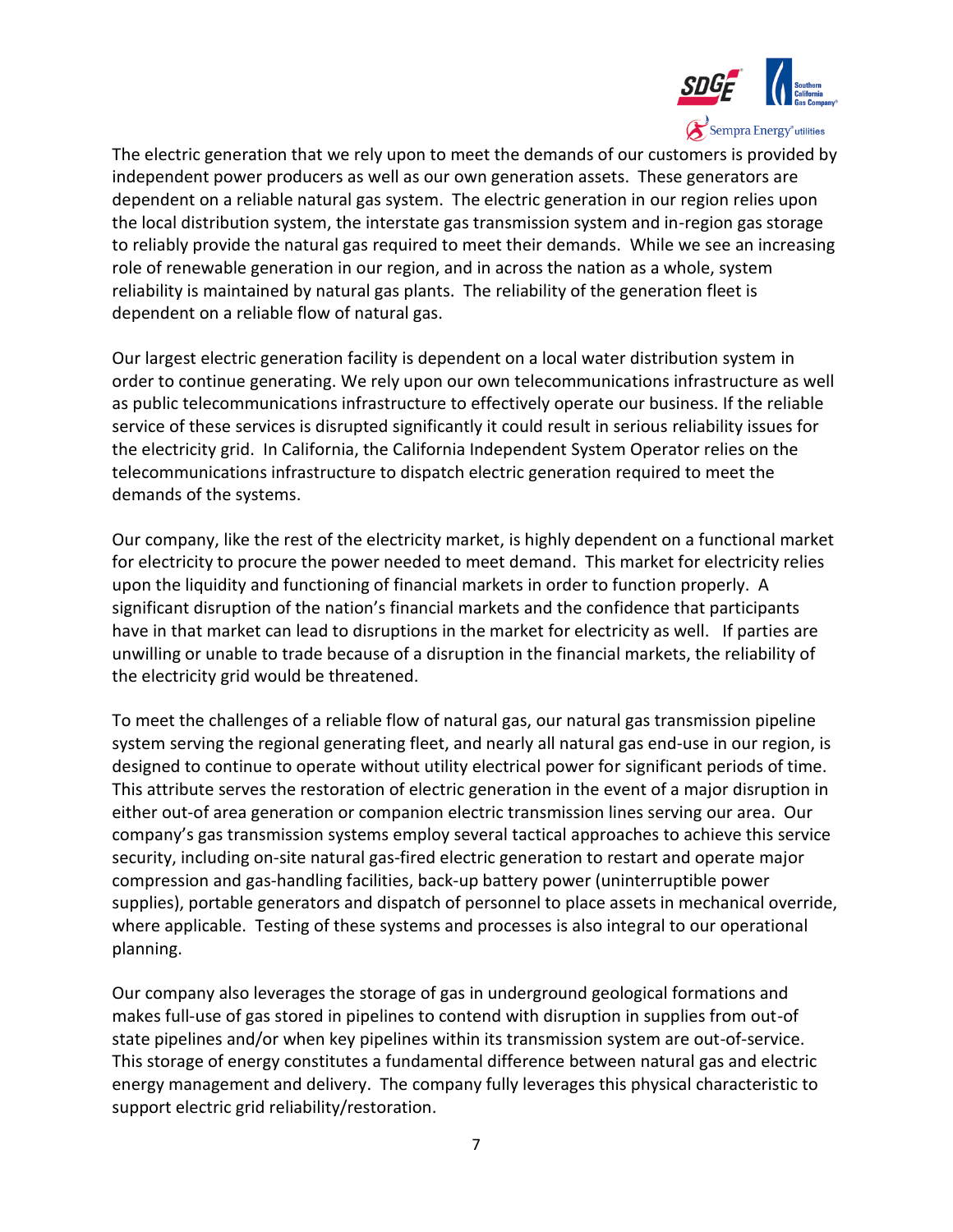

Our company performs remote central monitoring through a central gas control operation which is dependent on private telecommunications. We are utilizing the FCC administered Telecommunication Service Priority program, in order to facilitate rapid restoration of control and monitoring telemetry circuits during and after natural or technical disasters.

#### **National Security**

Many national security assets rely upon the electric grid to perform their critical functions. Back-up power may allow certain highly critical functions to continue, a sustained electric outage could undermine the efficacy of their operations with a potential degradation of these assets' performance. In our region, there are numerous naval and marine bases and operations. Additionally there are significant Homeland Security facilities and operations in the area. Maintaining reliable power for these critical functions is a high priority for our organization.

#### **Health and Safety**

The region's emergency response and management is also highly dependent on a reliable, robust and resilient electricity infrastructure. Police and fire operations are dependent on electric service. Hospitals and other emergency medical facilities have some ability to continue limited operations in the case of an outage, the long-term sustainability of these operations are hindered by the lack of grid based power.

Many individual customers have health issues and rely upon electric devices to maintain their health (e.g., oxygen machines, life support systems). Electric outages for these customers can be, and often are, life threatening events. In addition, during certain times of the year in parts of our county, people may face triple digit heat. Lack of cooling caused by a disruption in the electricity system may negatively affect segments of the population.

#### **Economy**

Nearly every sector of the economy is dependent on a reliable electric grid. Below are a few of the key sectors that would be directly impacted by events that impacted the national electricity grid.

- Water: The region's water infrastructure relies upon electricity for pumping and treating water. While some facilities have back-up generation, this is not universally the case and in many instances such back-up generation cannot be sustained over a longer period of time. Sewage treatment facilities are also dependent on electricity for their reliable and safe operations.
- Telecommunications: Telecommunication providers require reliable electrical power to ensure the sustainable operation of the networks that make up today's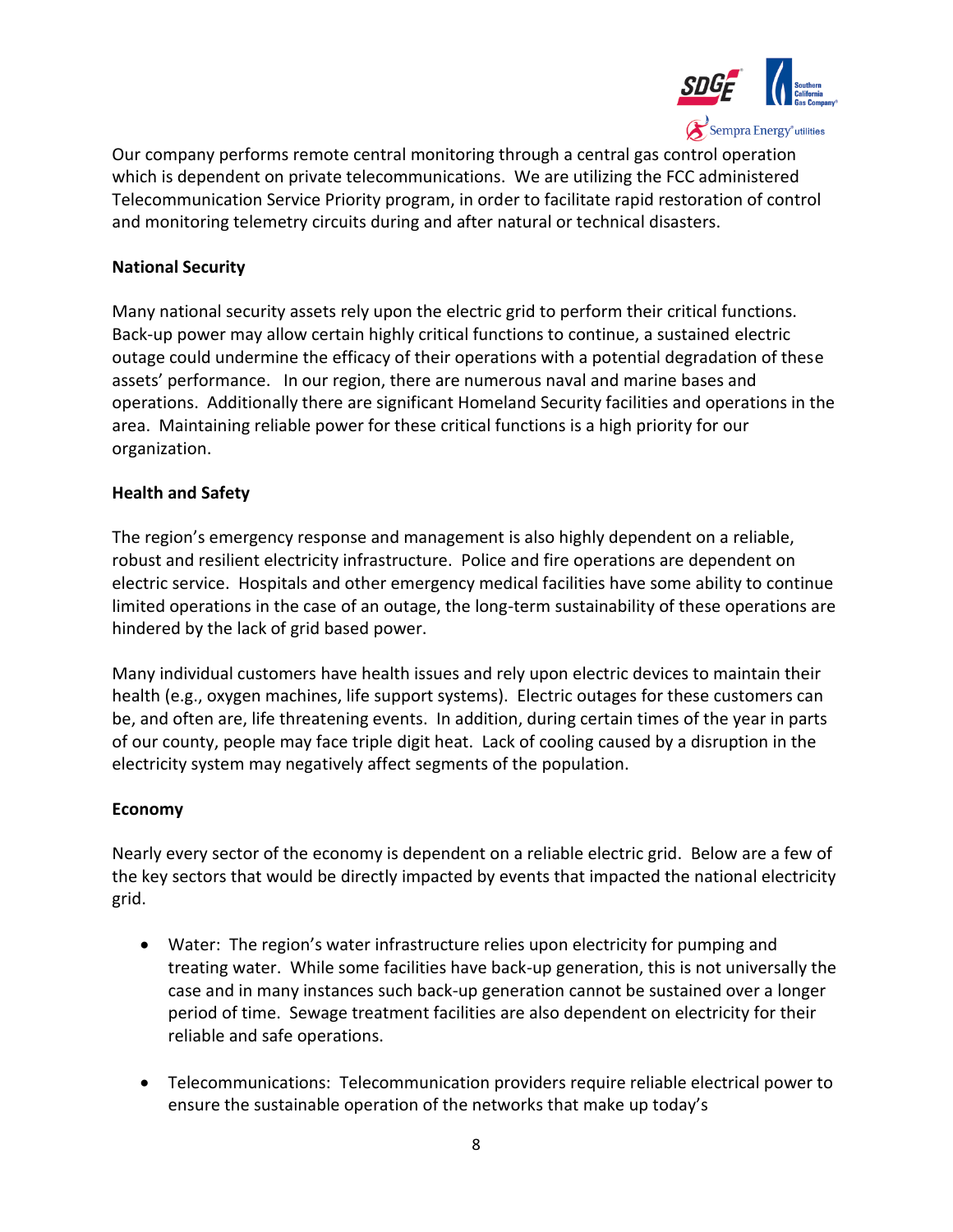

telecommunications sector. While many facilities have back-up power of some sort, this often cannot be sustained indefinitely. As customers have begun to rely more heavily upon internet telephony, they have also become more dependent on electricity being delivered to their house because internet based telephony requires an independent source of power rather than using power provided by the network itself as was the case with the traditional public switched network. The proliferation and increased dependence on wireless communication also requires both the wireless carriers' antenna and individual handsets to have reliable sources of power in order to function.

- Transportation: Air travel is also highly dependent on a reliable electricity grid. Air traffic control requires electric service to maintain its operations, and at night runways and taxi-ways require electricity for their required lighting. Within a city, traffic can be bought to a halt as loss of power causes traffic lights to fail and light rail that relies upon electricity for power is brought to a halt. Though our area has no refineries, the national oil refineries rely on a dependable source of power to keep the nation's supply of gasoline and diesel fuel flowing so our nation's trains, trucks and automobiles can stay on the road.
- Information Technology: The information technology sector relies upon reliable power in order to keep functioning. While many companies and organizations that rely upon information technologies have back-up power and other contingencies in place, electric power outages can and do disrupt the operations of information technology.
- Banking: Banking is increasingly electronic in nature. Many consumers rely on the use of debit card and credit cards for their transactions rather than cash. Customers rely upon ATMs for their sources of cash, sources that rely upon electricity to function. Bank branches rely upon electronics to track transactions and to ensure that funds withdrawn are actually on deposit.

# *10. What performance goals do organizations adopt to ensure their ability to provide essential services while managing cybersecurity risk?*

Performance goals start at the organizational level with the definition of a corporate strategy which is propagated down to the individual contributor level. Goals and objectives are used to ensure compliance activities are managed as expected by control owners and subject matter experts that have the responsibility for the implementation and maintenance of controls. Compliance controls are mapped to risk areas that are managed by risk owners and managers. Key performance indicators and goals are established to ensure that risk outcomes are appropriately managed. Overall corporate goals are managed at the risk committee level where risk performance is measured for effectiveness.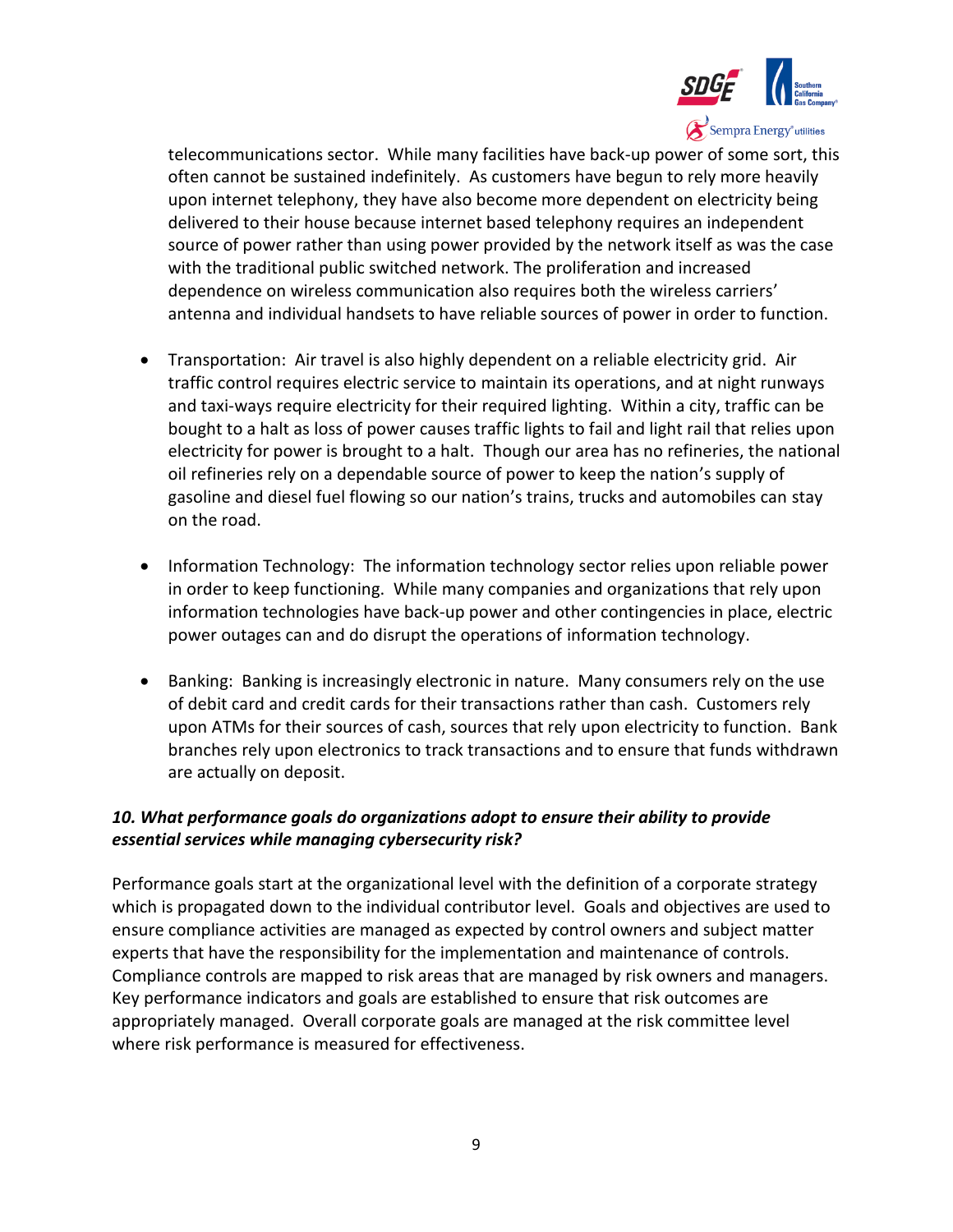

# *11. If your organization is required to report to more than one regulatory body, what information does your organization report and what has been your organization's reporting experience?*

Our organization has adopted an approach that complies with legal requirements and reflects an industry standard approach to reporting. Additionally, we have established reporting relationships with local and federal law enforcement entities. We report issues such as the following:

- Discovered Vulnerabilities to MITRE (Common Vulnerability Database) and to third parties that provide products and services designed to detect vulnerabilities and malicious access attempts to assist third parties in developing more robust capabilities.
- Incidents related to a breach are reported to state and federal authorities as required.
- Threats and vulnerabilities that may potentially lead to exposure of critical infrastructure systems and infrastructure are reported to state and federal law enforcement authorities.
- The information reported can be detailed information regarding vulnerabilities, imminent or potential threats and successful intrusions or incidents, as required, and depending on the sensitivity of the information.

It should be noted that, as a state-regulated entity, we are required by law to provide information to the California Public Utilities Commission (CPUC) and its staff, upon request. Under law, any information provided to the CPUC must be open to inspection by the public, unless exempt from such inspection. Currently, there is no state law that specifically protects the confidentiality of critical energy infrastructure information or precludes its disclosure under the state's Public Records Act. While we request that the CPUC protect the confidentiality of critical energy infrastructure information at the time the information is provided, the CPUC is not required to inform us of subsequent requests under the Public Records Act for such information or provide notice of publication of the information. Thus, we can no longer control the disclosure of critical infrastructure information, once it has been provided to the CPUC. To ensure the protection of critical energy infrastructure information, any national or international standards would need to be applicable to state as well as federal agencies and authorities.

# *12. What role(s) do or should national/international standards and organizations that develop national/international standards play in critical infrastructure cybersecurity conformity assessment?*

National and international standards and organizations that develop standards can play an important role by helping to align the multitude of existing and developing cybersecurity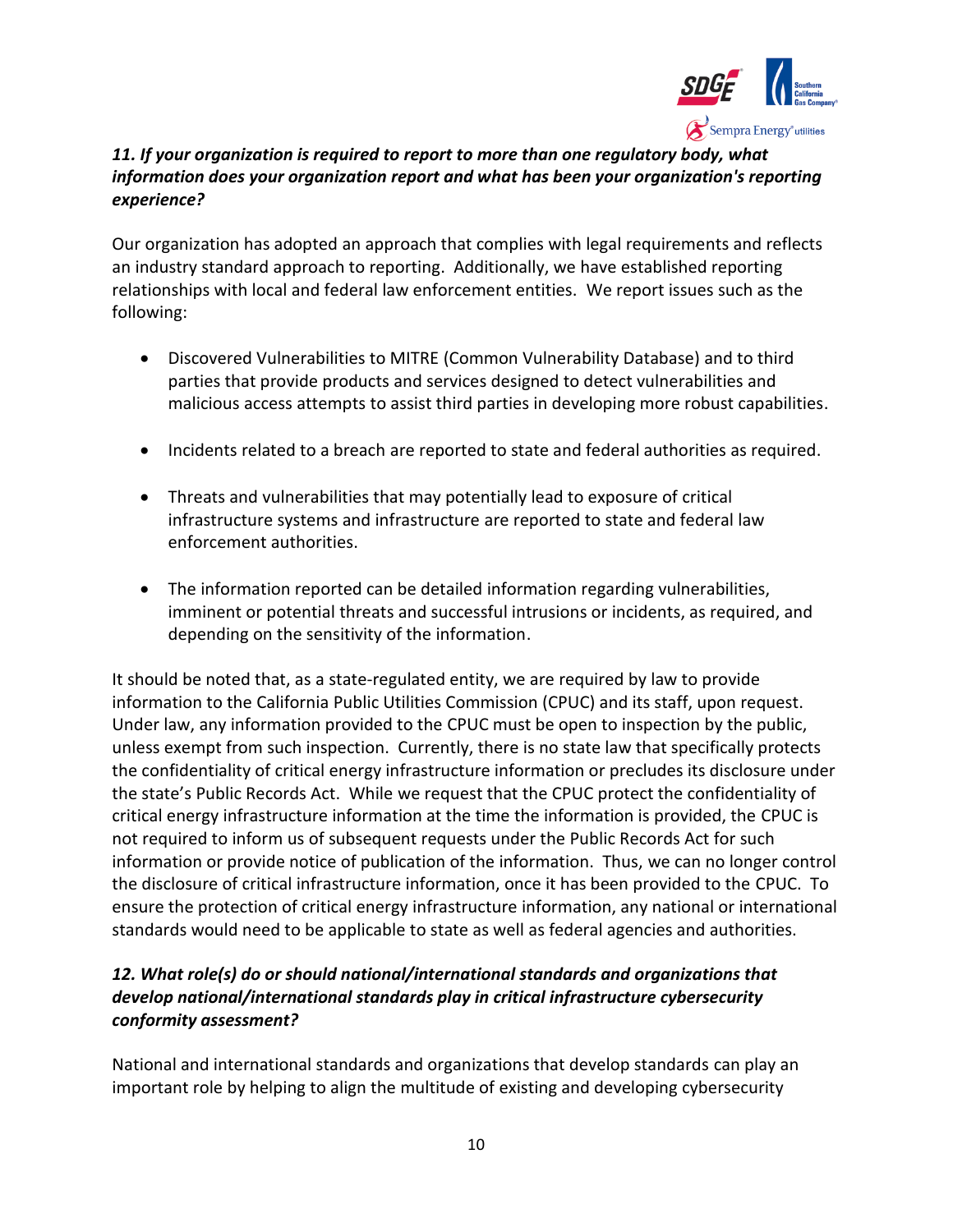

standards and regulatory requirements. International Standards should play a major role in this process. Foreign and international laws should stipulate ownership and authority over enforcement actions, legal action, recourse, etc. Many of the attempted or successful breaches of Unites States based systems originate from foreign countries where no legal recourse exists, which leave organizations vulnerable to long term exposure. Additionally, those standards should establish appropriate requirements and standards for information sharing as well as incident handling. Local and federal government entities should be required to adopt the same handling requirements expected of corporate entities. The standards should be auditable by independent entities or accounting firms. Auditing should not be performed directly by international standards bodies or government agencies.

### *Use of Frameworks, Standards, Guidelines, and Best Practices*

*As set forth in the Executive Order, the Framework will consist of standards, guidelines, and/or best practices that promote the protection of information and information systems supporting organizational missions and business functions. NIST seeks comments on the applicability of existing publications to address cybersecurity needs, including, but not limited to the documents developed by: international standards organizations; U.S. Government Agencies and organizations; State regulators or Public Utility Commissions; Industry and industry associations; other Governments, and non-profits and other non-government organizations.*

### *1. What additional approaches already exist?*

Risk Management approaches have been developed by many industry verticals but currently there is no cohesive approach that can be adopted uniformly and measured across the industry in general. Recently, a few organizations have developed a risk management approach for critical infrastructure but this approach provided little value in that it could not be leveraged holistically across an enterprise. Critical Infrastructure systems and infrastructure are part of system related to business process designed to provide products and services. Infrastructure components cannot be decoupled without consideration for the business process.

# **2. Which of these approaches apply across sectors?**

Currently, there is no single approach other than cybersecurity frameworks and potential works by ISO and NIST related to risk management that could apply across sectors. The United States is one of a few countries that has not adopted a common approach to assessment, measurement and certification of a risk management. Cybersecurity is merely a risk discipline and should be handled in the context of an overall Risk Management program. British Standards (BS) and ISO standards are commonly adopted overseas.

### **3. Which organizations use these approaches?**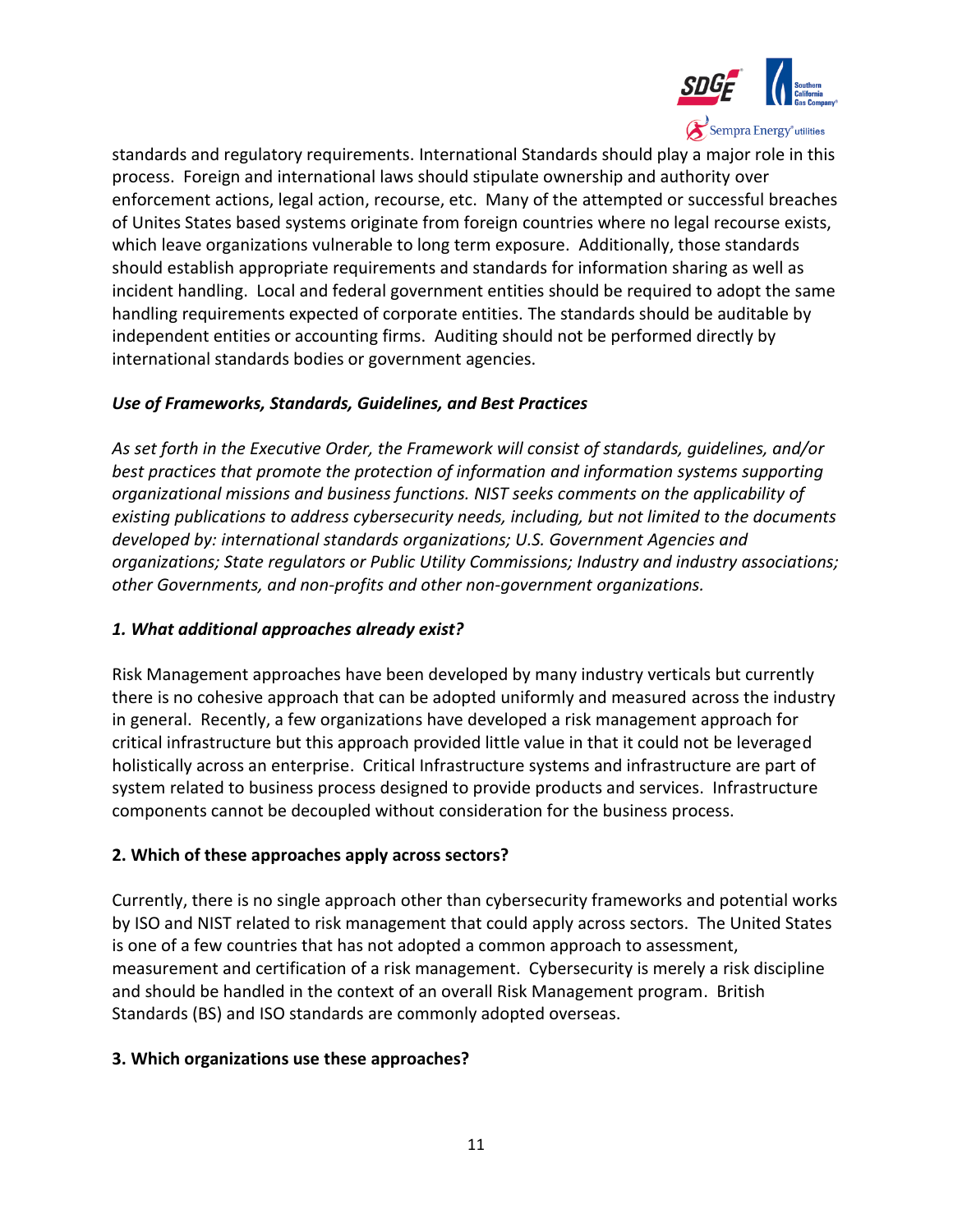

We are not aware of specific organizations that use these approaches. None of the frameworks or approaches for Risk Management are mandated at a federal or state level.

### **4. What, if any, are the limitations of using such approaches?**

There are several limitations of using existing approaches. First, many of these approaches focus on compliance objectives as opposed to risk outcomes. In addition, many have not been adopted successfully due to the lack of documentation on how to implement, use and or manage the approach. To seek expertise is typically very costly and not affordable for smaller companies, especially those developing point solutions. Additionally, because of the lack of guidance on how to properly implement a program, inconsistencies make it difficult to measure across the industry.

### **5. What, if any, modifications could make these approaches more useful?**

In order to make these approaches more useful, consideration should be given to providing a means to lower the cost of implementation through tax incentives/rebates for adhering to better design principles. Additionally, stronger documentation and more flexibility for an organization to determine the most effective treatment of risk through a catalog of recommended controls. Corporations should be granted the flexibility to make the most prudent treatment decision based on a defined framework, but also incentivized by providing liability protection for corporations that operate at lower risk profiles than others in the industry.

### **6. How do these approaches take into account sector-specific needs?**

An appropriate Risk Management framework considers that risk areas are multi-dimensional and provides an appropriate construct for organizations to make risk treatment decisions by applying the appropriate process and technology controls to minimize risk. Measurement is achieved by evaluating the residual or resulting risk after treatment or if untreated. This model provides the flexibility to be adaptable to any risk situation.

# **7. When using an existing framework, should there be a related sector-specific standards development process or voluntary program?**

A voluntary program for development, with incentives to participate, could ensure that all industry verticals are represented in the development of a holistic control framework as long as the incentives apply to all industry areas. Requirements can be generalized, but the standards should provide more than one choice to address the same situation, and the resulting outcome should also be flexible; i.e. the choice to manage to a low or medium risk for a particular situation. Additionally, more R&D funding and grants should be provided for academic and laboratory research to develop new and innovative approaches cybersecurity technologies that are more integrated with business process.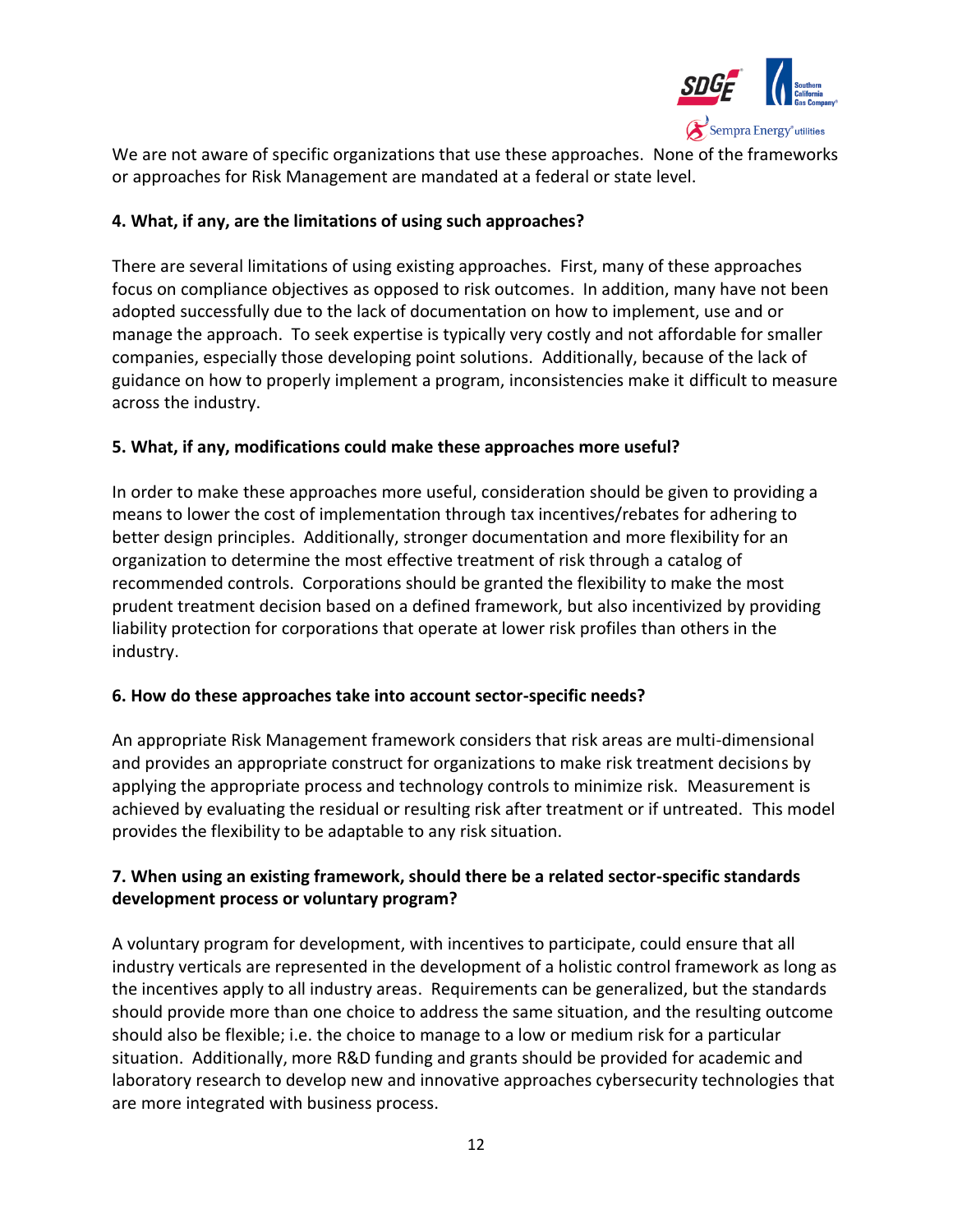

# **8. What can the role of sector-specific agencies and related sector coordinating councils be in developing and promoting the use of these approaches?**

Sector-specific agencies and related coordinating councils can play an important role by participating in its use and administering training, education and awareness into the programs. There is also additional benefit they can add, by providing oversight to third party auditing firms to ensure fair and accurate reporting and certification administration of the program. Agencies and governance organizations should also exert influence on vendors to improve products where security is deficient, which is common in the industry

### **9. What other outreach efforts would be helpful?**

Education, training and awareness would be helpful. Many organizations understand that frameworks exist, but not many really understand how to apply and use them. Additionally, local and federal government entities should put in place a consumer outreach program to educate consumers or cybersecurity best practices and risks.

#### *Specific Industry Practices*

*In addition to the approaches above, NIST is interested in identifying core practices that are broadly applicable across sectors and throughout industry.*

*NIST is interested in information on the adoption of the following practices as they pertain to critical infrastructure components:*

- *Separation of business from operational systems;*
- *Use of encryption and key management;*
- *Identification and authorization of users accessing systems;*
- *Asset identification and management;*
- *Monitoring and incident detection tools and capabilities;*
- *Incident handling policies and procedures;*
- *Mission/system resiliency practices;*
- *Security engineering practices;*
- *Privacy and civil liberties protection.*

### *1. Are these practices widely used throughout critical infrastructure and industry?*

The core practices identified by NIST are widely used throughout the industry, but they are not unique to critical infrastructure. Risk Management process includes the following process, at a minimum, that are common across all industry verticals: Strategic Planning, Capital Planning, Project Planning, Development, Integration, Monitoring and Incident Response. The same argument applies internally to organizations as well. IT/Cybersecurity Incident Response process is no different than the incident response process for dealing with outages.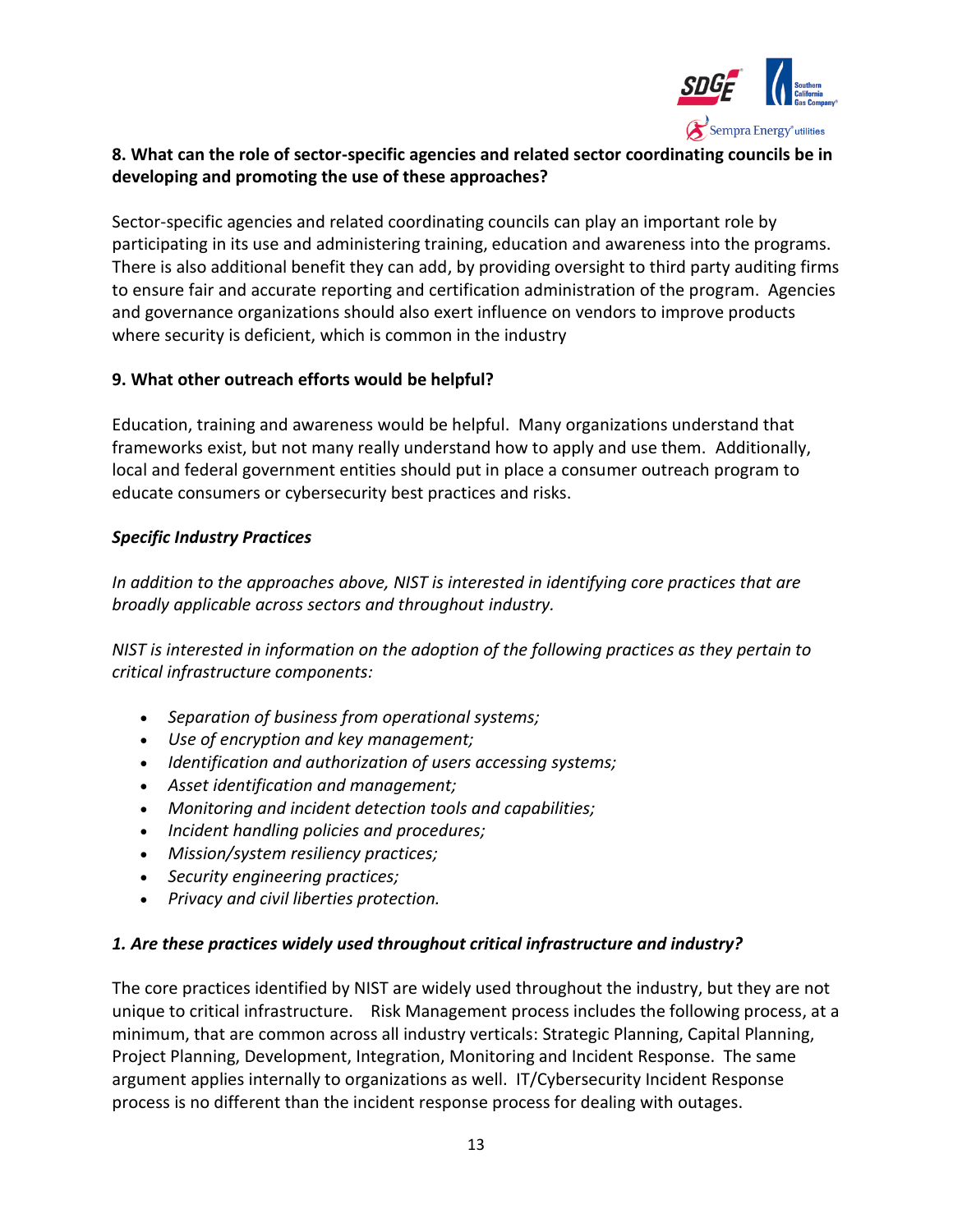

Regarding privacy, the Generally Accepted Privacy Principles, and high level best practices like Privacy by Design, are used by government organizations as well as the private sector to effectively manage privacy concerns.

### **2. How do these practices relate to existing international standards and practices?**

The core practices relate to existing international standards and practices in that they are applicable to any vertical industry.

### *3. Which of these practices do commenters see as being the most critical for the secure operation of critical infrastructure?*

The practice that we see as the most critical for the secure operation of critical infrastructure is the Incident Management process, because technology solutions are at best capable of only chasing a problem. A good incident response program can account for many technology and process gaps to identify, contain and mitigate potential problems. An effective incident management process is the most important cybersecurity process.

### *4. Are some of these practices not applicable for business or mission needs within particular sectors?*

The practices are applicable for all sectors, with the exception of the security engineering process, which is not unique but rather a spinoff of standard industry audit and risk assessment processes. The value engineers provide is the ability to identify and correct potential weaknesses before introduction into a production environment. The process at its core is a combination of audit process and security design activity, the only potentially unique aspect is the controls.

### *5. Which of these practices pose the most significant implementation challenge?*

Our organization believes that access control, in addition to internally controlling access, poses the most significant implementation challenge, because the industry lacks a common solution to be able to federate effectively across companies. Access control is also very difficult to implement given the nature of how data is used, stored and transported in today's technology era. Commonly used equipment in natural gas Industrial Control System environments often do not support centralized authentication and access controls that are consistent with current technology standards. Moreover, as noted above, as regulated entities, SDG&E and SoCalGas are required to provide state regulators and their staff access to our information.

Privacy also poses a challenge to implementation because privacy is poorly understood in many sectors and is often sacrificed in the name of security. Privacy by Design tells us that providing good privacy while implementing good security need not be a zero-sum game, that we can have both privacy and security if solutions are applied creatively and thoughtfully.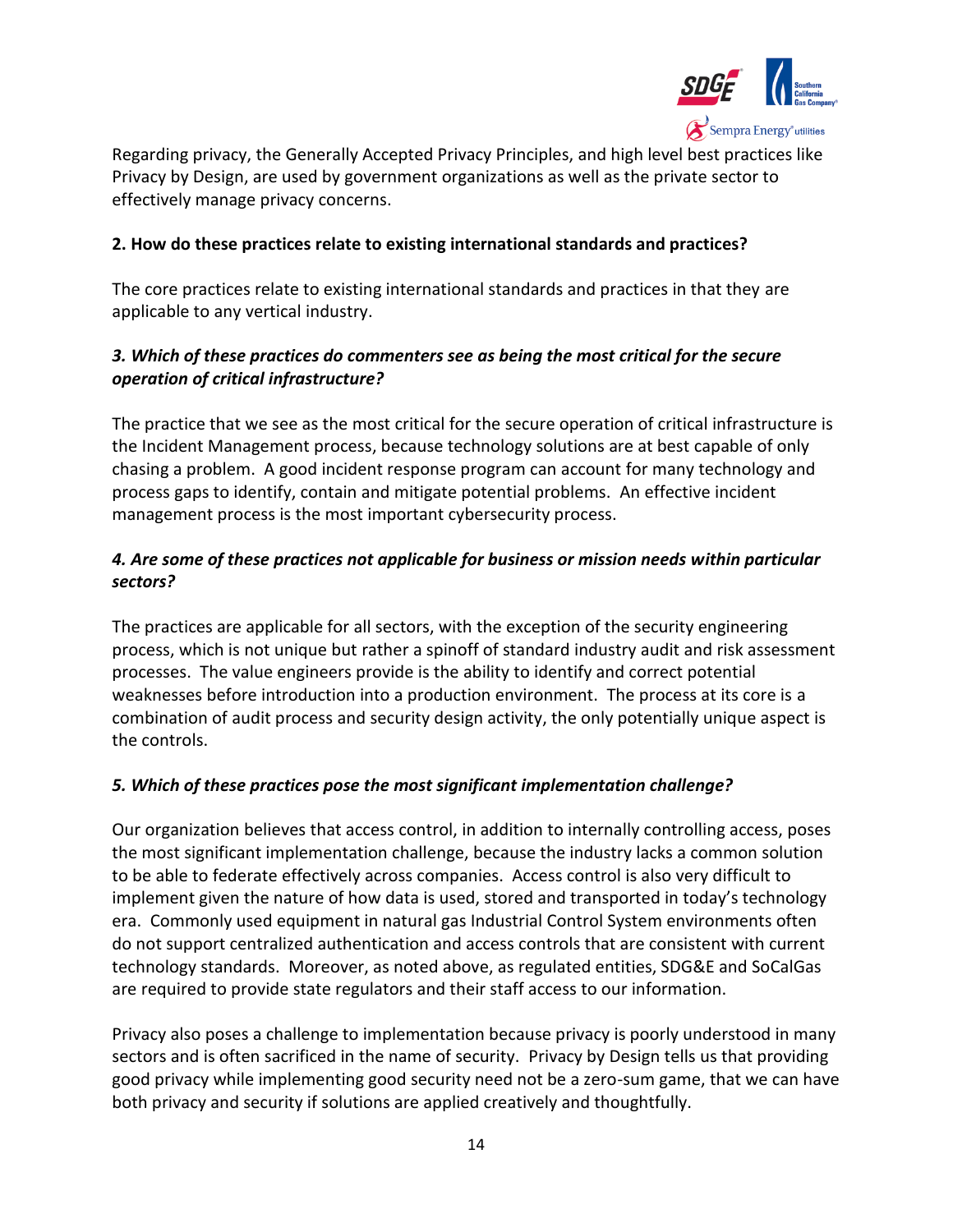

# *6. How are standards or guidelines utilized by organizations in the implementation of these practices?*

We define requirements that map to standards (controls) that are specific to the organizational standard. The standards also define the appropriate implementation and testing procedures to ensure the control is operating effectively

# *7. Do organizations have a methodology in place for the proper allocation of business resources to invest in, create, and maintain IT standards?*

Our company has a methodology in place for the proper allocation of business resources to invest in, create and maintain IT standards. Throughout the industry, this is typically implemented through various assessment and compliance activities.

# *8. Do organizations have a formal escalation process to address cybersecurity risks that suddenly increase in severity?*

Our organization has a formal escalation process to address cybersecurity risks that suddenly increase in severity both through an incident management and handling process as well as through standard risk management process.

# *9. What risks to privacy and civil liberties do commenters perceive in the application of these practices?*

To answer that question, we must first describe what privacy is. Privacy is the freedom to make personal decisions without unwanted influence. Privacy is peace of mind in knowing that personal information about us will not be used against us or those we care about. Privacy is sometimes simply about being left alone. The application of intrusive security practices especially in the energy sector—can have strong negative and long-lasting impacts on an individual's energy privacy. In California, the use of smart meters by utilities to collect energy usage information from individuals is optional. Consumers may opt out of having a smart meter. If enough consumers decide to opt out, then all parties (customers, utilities, new third party markets, and the state) lose the benefits of this technology to meet the state's energy goals, provide new energy products and services, and reduce rate payer energy costs. It is essential for the energy industry to develop a culture of trust with energy consumers by advocating for and enabling consumer privacy in this space.

Privacy is concerned with offering individuals *transparency* in understanding how their personal information is being used and *choices* (i.e., control) about what and how information is being collected, how it's being used or whom it's being shared with. The act of implementing strong and reliable privacy measures helps to ensure that we maintain trust with individuals whose personal information and privacy is at stake. Without trust, Smart Grid will not meet its full potential and we will become less effective at securing critical infrastructure in a free society.